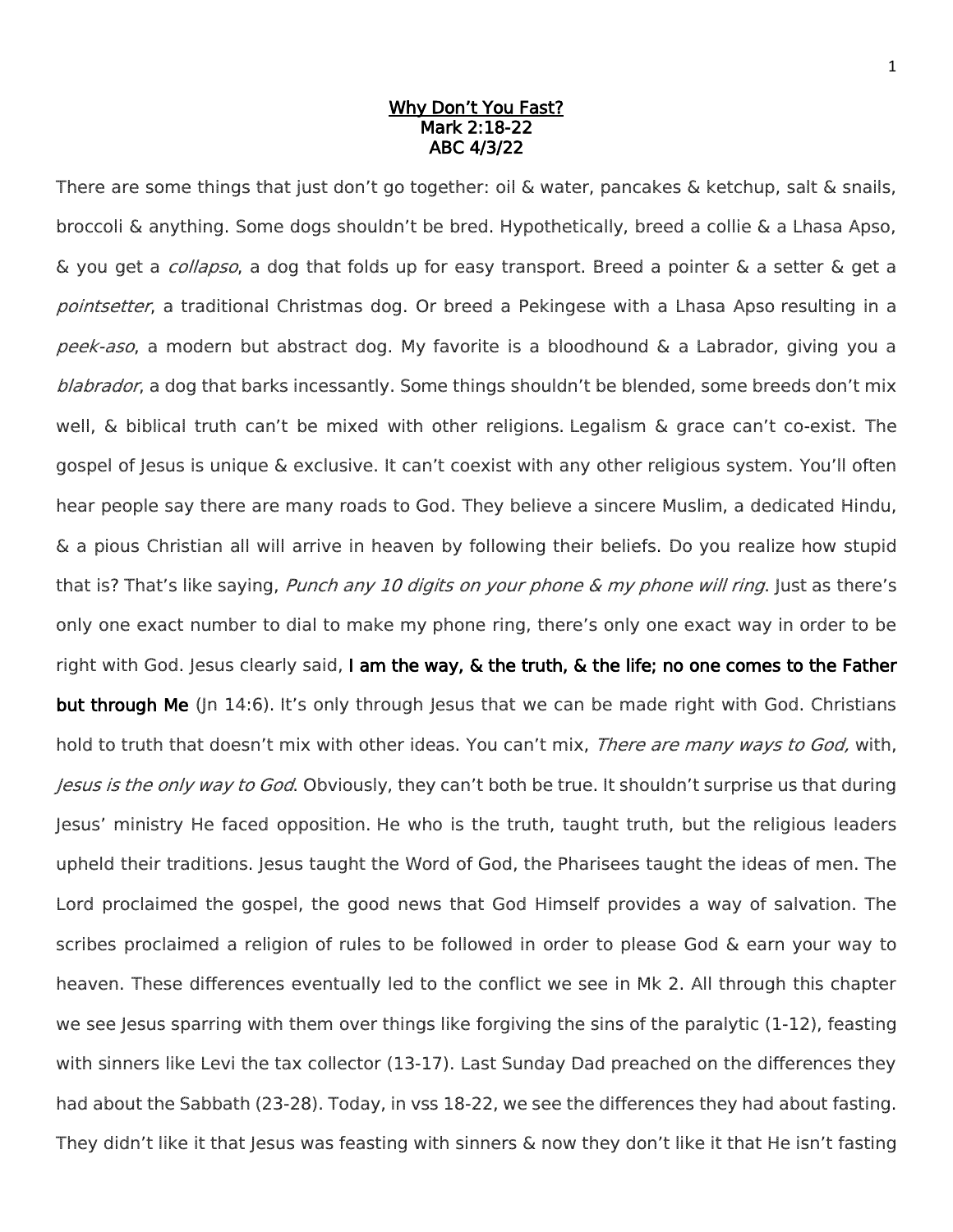with the spiritual. The Pharisees taught religion of works to be acceptable to God. Jesus taught a salvation by grace, given by God freely. Jesus makes it clear the 2 systems can't co-exist, they can't be mixed or blended together. It's either one or the other. It can't be both. 18-22

**1. The Information** The conflict between the Pharisees & Jesus revolved around questions related to His teaching or actions. Whenever He or His disciples said or did anything contrary to their traditions & rules, they were quick to protest. Vs 18 sets the stage. John the Baptist's disciples & the Pharisees were fasting whereas Jesus & His disciples weren't. For the disciples of John, fasting made sense, since John was in prison. They're grieving for their leader. Since fasting is typically a sign of mourning & brokenness before God, they would fast while John's in jail. But it's unusual for these 2 groups to be seen together, since John had called the Pharisees a **brood of vipers** (Mt 3:7). The reason the Pharisees fasted is totally different than John's disciples. The OT Law only required fasting one day per year, on the Day of Atonement. But over time, they had added other annual fasts. By the time of the NT, the Pharisees were fasting twice a week, every Monday & Thursday.<sup>1</sup> Why? So they could be seen of men. Their fasting was a pretentious spectacle. They'd whiten their faces, put ash on their heads, & wear scruffy clothes so all would know they were fasting. It was fasting in order to be seen by men. Jesus taught His followers to never do this. He said in Mt 6:16-

18,

 $\overline{a}$ 

Whenever you fast, do not put on a gloomy face as the hypocrites do, for they neglect their appearance so that they will be noticed by men when they are fasting. Truly I say to you, they have their reward in full. But you, when you fast, anoint your head & wash your face so that your fasting will not be noticed by men, but by your Father who is in secret; & your Father who sees what is done in secret will reward you.

The Pharisees were religious legalists who focused on the external show of religion & not the heart attitude. All too often we're like them. We must always beware of the drift of our hearts toward externals. For example, you might have sung today but your heart wasn't engaged at all. Isaiah describes the danger, the Lord said, 'Because this people draw near with their words & honor Me with their lip service, but they remove their hearts far from Me, & their reverence for Me consists of

tradition learned by rote (29:13). Whenever that describes us we're being Pharisees. Fasting for

<sup>1</sup> Didache 8:1, Babylonian Talmud 12a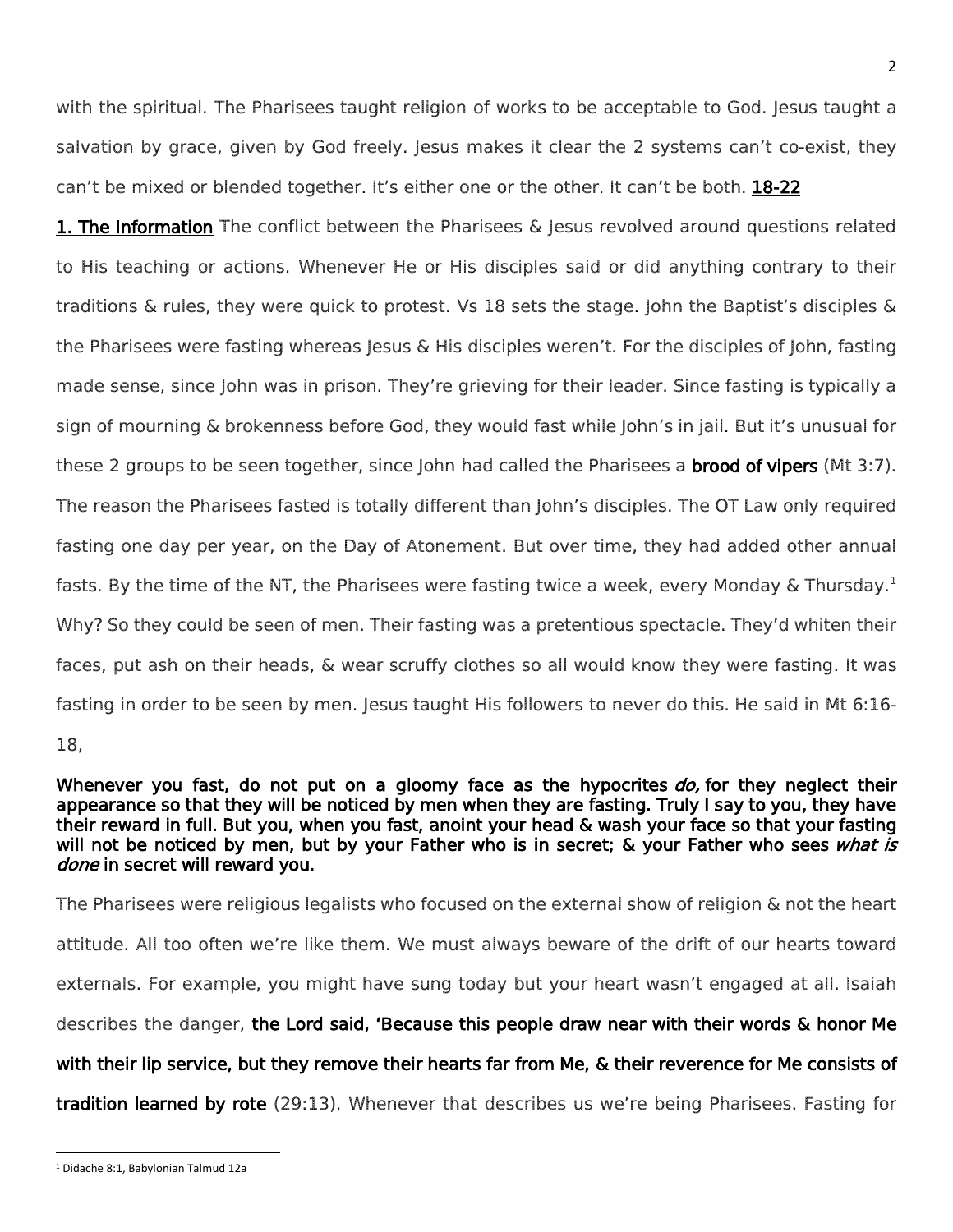the Pharisee was an opportunity to earn favor & show how spiritual they were. The Pharisees were upset, not that Jesus' disciples were violating God's law, but that they weren't observing their manmade traditions & rules. It was hypocrisy & legalism, not holiness or love for God that motivated the religious leaders' confrontation with Jesus.

2. The Inquisition 18b says, & they came & said to Him, 'Why do John's disciples & the disciples of the Pharisees fast, but Your disciples do not fast?' Shortly after the disciples were feasting at Matthew's house, Jesus is asked why His disciples weren't fasting. Again, on the Day of Atonement God commanded the people of Israel to humble, afflict, or deny themselves which is a reference to fasting (Lev 16:29). Over time several other fasts were added but not by God's command. What outraged the scribes & Pharisees, & perplexed the disciples of John, was that Jesus' disciples ignored the traditional fasts. So they ask, Why don't your disciples fast? Why do we fast, when you feast? Why are we mourning & broken & You're celebrating & joyful? Jesus gives a very clear answer.

# 3. The Instruction 19

 $\overline{a}$ 

No one fasts at a wedding. Fasting was for times of grief, reflection, or repentance while a wedding was a joyful & festive event (Mt 9:15). Following Jesus, the Bridegroom, is like being at a wedding. But following the Pharisees is like being at a funeral. Fasting is a sign of mourning & brokenness, but forgiveness is a sign of joy & celebration. Being given the righteousness of Christ is delightful, but having to work for your own righteousness is damning. These 2 approaches don't mix. Why don't My disciples fast? Because they're with Me at My wedding, & no one fasts at a wedding! NT weddings were times of celebration, laughter, & joy. Jewish couples wouldn't go away on a honeymoon. They'd stay at home & enjoy a kind of open house. There'd be non-stop eating, drinking, singing, & dancing for 7 days. While it may have been acceptable to fast in preparation & anticipation of the Messiah's arrival, it wasn't appropriate when He arrived. His long-awaited advent ought to be a time of celebration  $\&$  rejoicing.<sup>2</sup> This bridegroom illustration is used often in the OT in reference to God. God declares that He's the groom of His people Israel that He loved &

<sup>2</sup> John MacArthur, *Mark 1–8*, MacArthur New Testament Commentary, p 130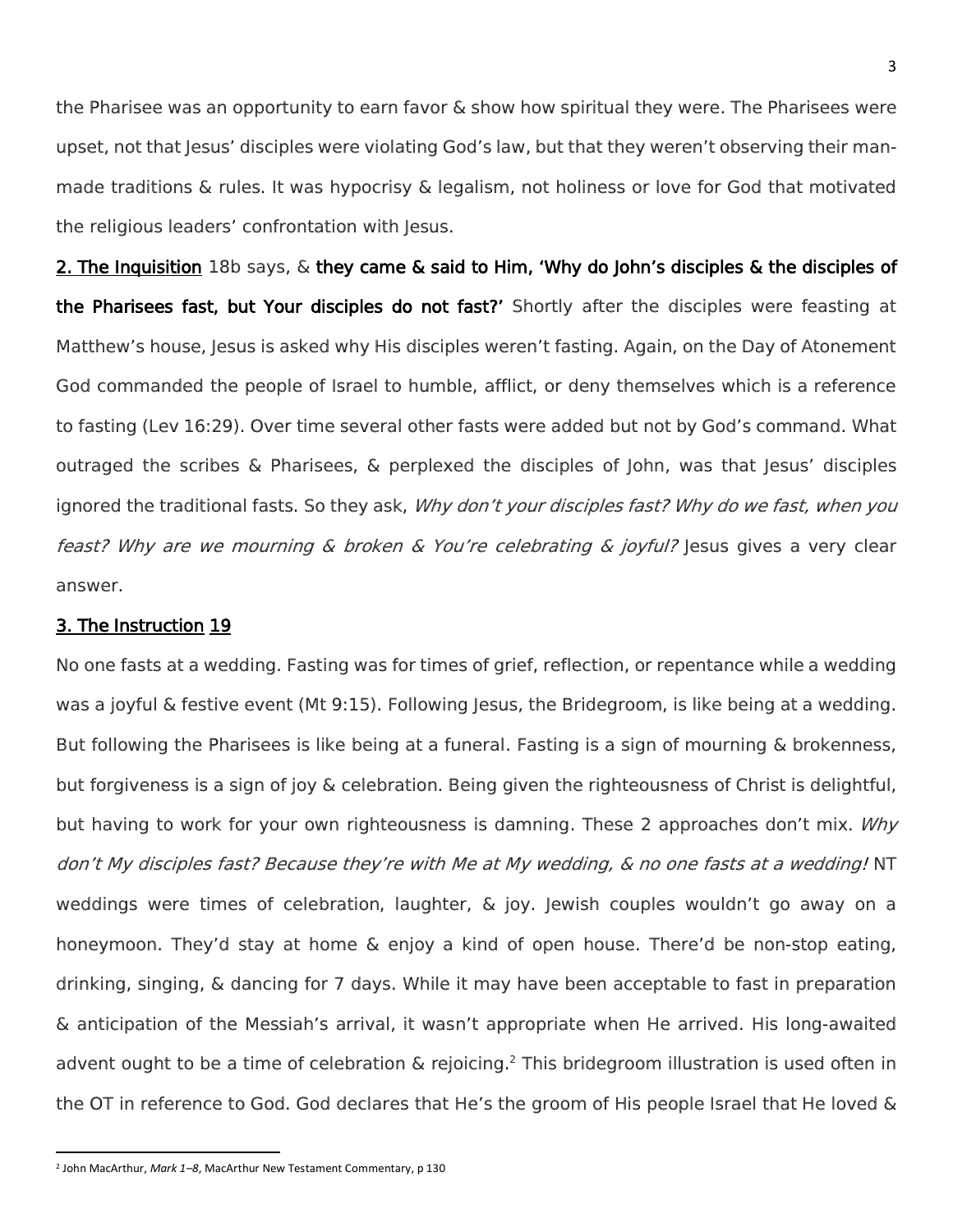chose for Himself. Jesus makes a bold but veiled identification with God. John the Baptist alludes to this imagery as well. In Jn 3:28-30, he says,

### You yourselves are my witnesses that I said, 'I am not the Christ,' but, 'I have been sent ahead of Him.' He who has the bride is the bridegroom; but the friend of the bridegroom, who stands and hears him, rejoices greatly because of the bridegroom's voice. So this joy of mine has been made full. He must increase, but I must decrease.

Jesus takes front & center stage as the Bridegroom & it's no time to be fasting. Solomon said there is a time for everything, but fasting during a wedding feast wasn't one of them. The bridegroom, Jesus Himself, has come. This is a time of laughter, not lament; a time for feasting not fasting. You don't go to a wedding wearing sackcloth, making sure everyone sees how terrible you look & how much food you're not eating. No, you rejoice & celebrate. Jesus is saying, *I'm here among you as* the Bridegroom. Why should My disciples be fasting? You don't understand this time. I am here, the Messiah among you. This isn't a time for fasting. You need to recognize that the Groom is here  $\&$  rejoice. This wedding imagery is provocative  $\&$  full of significance. The fact that the Messiah is nowhere in the OT presented as a bridegroom,  $\&$  only rarely outside the OT, $3$  has led a number of scholars to doubt the significance of Jesus' use of the bridegroom imagery here.<sup>4</sup> It seems to me that Jesus, naturally & without arrogance, assumes the prerogatives of God to Himself. This wedding imagery is like the forgiveness of sins in 2:7, which invited hearers to supply their own answer to Jesus' identity. Jesus is probably not using the term **bridegroom** in a clear messianic sense. The people who heard this wouldn't have heard that connection in the way that's developed later in Scripture. What He's saying is that when the Bridegroom has arrived, it's a time for celebration not fasting. This is an amazing moment of celebration. Think about this, the Lord of lords, the King of kings, the Great Creator, the Sovereign God, the Savior is living among men. Jesus has come; the Messiah has come; the King has come; the Savior has come; the Lamb has come; salvation is here. This is a time of celebration. A wedding is to be the happiest week in a bridegroom's life & here the Lord of glory has come & the good news of God saving us can now be accomplished. This is a time to be glad, not sad. A new age has come. Now holiness no longer goes

 $\overline{\phantom{a}}$ 

<sup>3</sup> Jewish midrash on Ex 12:2 says, *In the days of the Messiah the wedding will take place*. The NT uses the bridegroom image messianically (Rev 19:7–9)

<sup>4</sup> James R. Edwards, *The Gospel according to Mark*, The Pillar New Testament Commentary, pp 89–90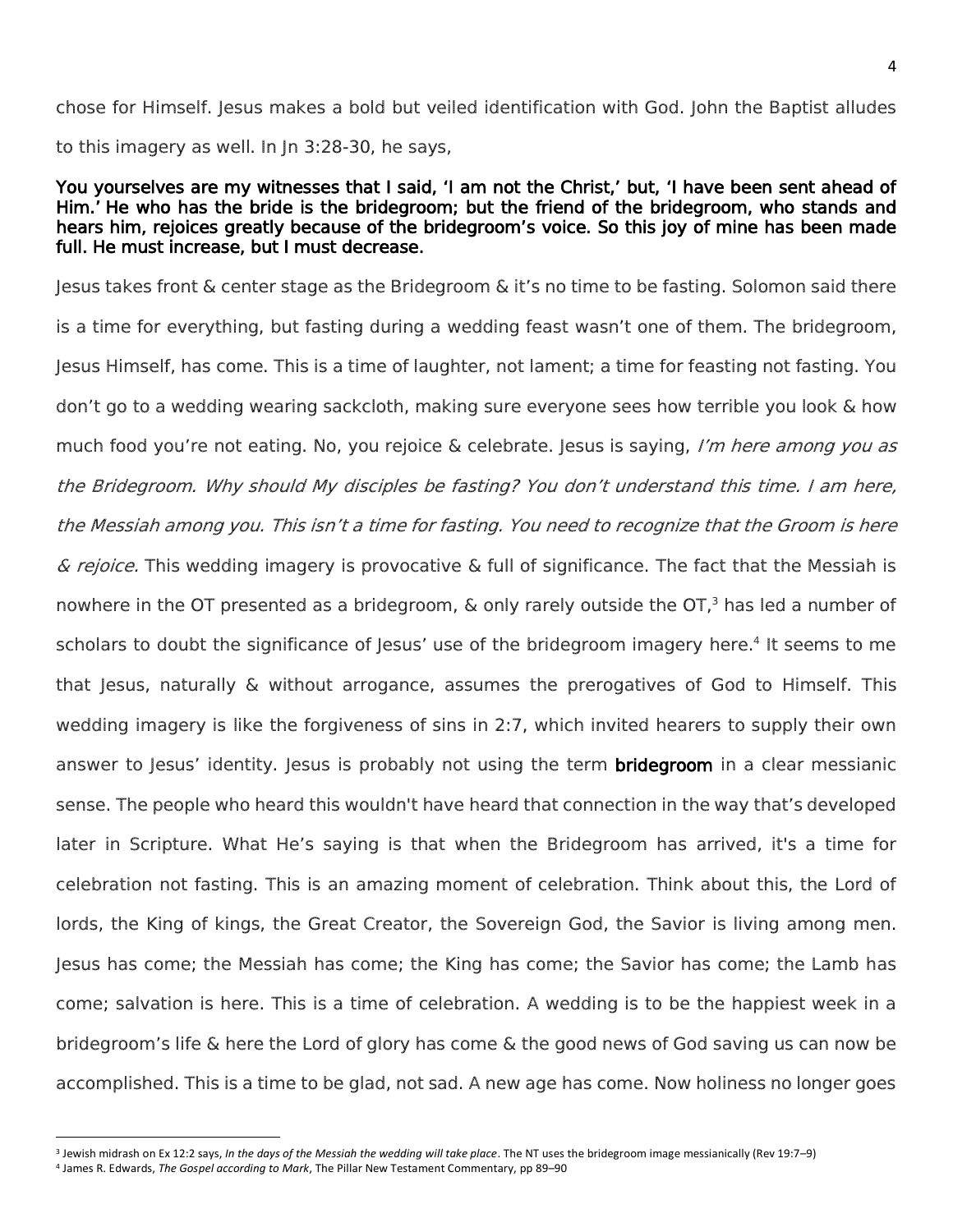hand-in-hand with heaviness but with happiness. Even rabbis were expected to stop their teaching & join the celebration of a wedding. Any thought of fasting at such a moment is out of the question. There was even a rabbinic tradition that said, All the attendants of the bridegroom are relieved of all religious observances which would lessen their joy.<sup>5</sup> The wedding guests weren't only exempt from fasting, but everyone would consider fasting an insult to the bridegroom, because fasting is an act of mourning, while weddings are times for celebrating, joy, & laughter. Once we have Jesus, we have everything. Christians are to be characterized by joy. If you've been forgiven, cleansed, made new, justified, regenerated, indwelt, rescued from wrath, & eager for heaven, how can you not be characterized by joy? If you're a believer baptized in vinegar, repent, because following Jesus is like the celebration of a wedding feast. Walking with Him brings joy, is joy, & demands joy.

Erma Bombeck tells how she was sitting in church one Sunday when a small child turned around & began to smile at the people behind her. She was just smiling, not making a sound. When her mother noticed, she said in a stage whisper, *Stop that grinning—you're in church*, gave her a swat, & said, That's better! Erma concluded that some people come to church looking like they had just read the will of their rich aunt & learned that she had given everything to her pet hamster!<sup>6</sup>

We're not to be known as a people of sadness but a people of gladness. God with us brings us joy, & God within us should bring joy unspeakable. When Jesus was born the angel announced good tidings of great joy (Lk 2:10). Jesus prayed that our joy may be made full (Jn 17:13). & if you're filled with His Spirit, you'll always enjoy & display joy (Gal 5:22). <sup>7</sup> Of course, there are lots of things to be sad about on this fallen earth with sinful people. But we've been saved & this isn't our home. We now belong to Jesus, & heaven is our forever home. The truth which Jesus reveals here & which makes the passage so practical & filled with comfort, is that for those who acknowledge Jesus as their Savior the proper attitude of heart & mind isn't that of sadness but that of gladness. Are you joyful? Do you need to repent of your lack of joy? Show your joy in your singing, display it in your relationships, & demonstrate it in your trials, after all we're told to consider it all joy when you encounter various trials ( $|s\ 1:2\rangle$ . Show it in your service, in your home, at your school, with your coworkers, & surprise your relatives by keeping your heart joyful. Jesus is a wedding & the Pharisees

 $\overline{\phantom{a}}$ 

<sup>5</sup> William Barclay, *The Gospel of Mark,* p 53

<sup>6</sup> R. Kent Hughes, *Mark: Jesus, Servant & Savior*, vol. 1, Preaching the Word, p 77

<sup>7</sup> William Hendriksen & Simon J. Kistemaker, *Exposition of the Gospel According to Mark*, vol. 10, New Testament Commentary, pp 101–102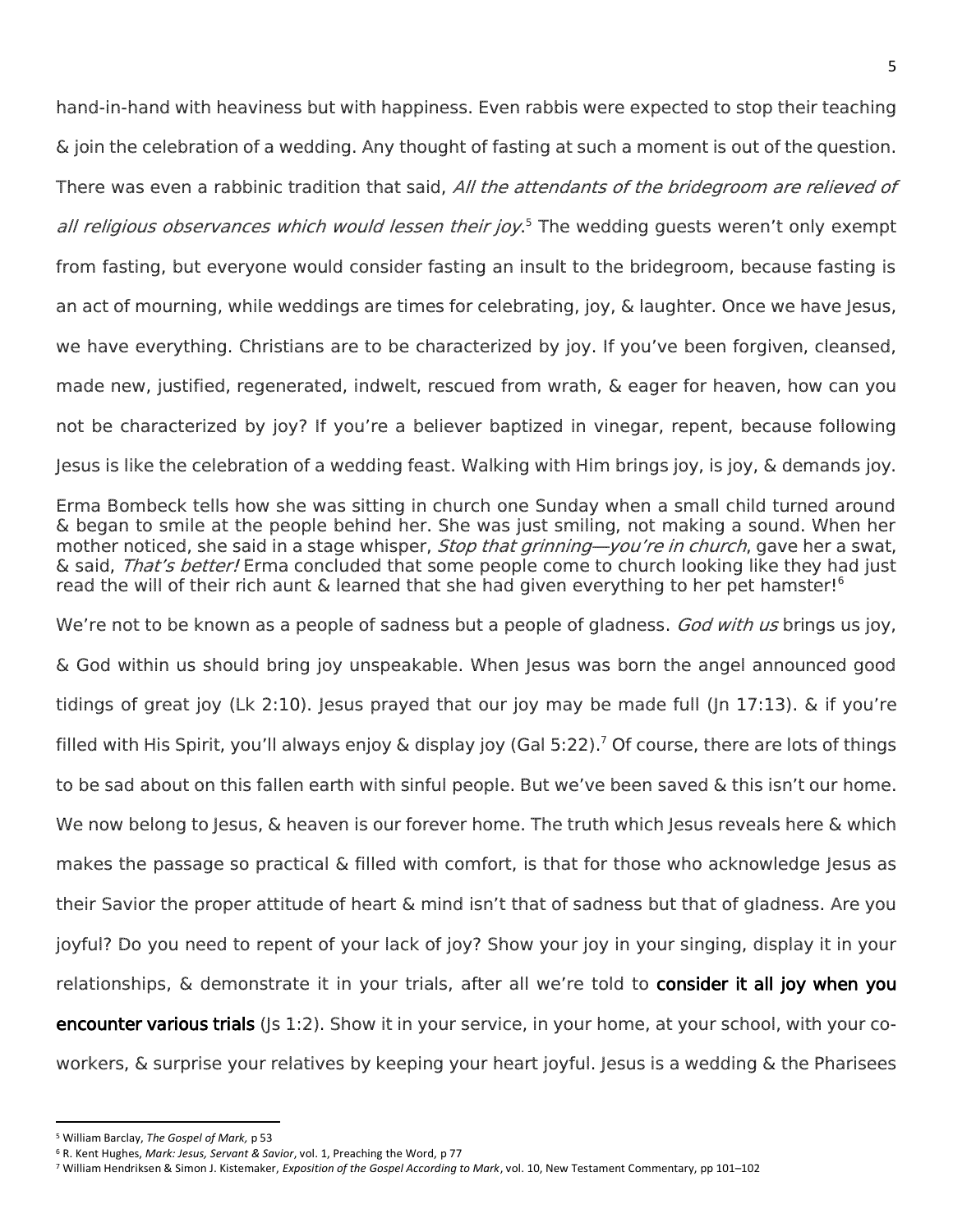are a funeral. The Lord is forgiveness & the Pharisees are guilt. Christ is salvation accomplished for you as a gift & the Pharisees are trying to accomplish salvation as a work. One route is delightful the other is disheartening. But Jesus' statement about the joys of a wedding feast ends on a threatening note. He warns, 20

The disciples' celebration would come to an abrupt end when the Groom was unexpectedly snatched away. Taken away conveys the idea of a sudden, violent removal  $\&$  is a reference to Jesus' death. At that time, mourning & grief would be reasonable. This wasn't something they were ready for. They weren't ready for this message. The rest of Mark's gospel shows this over & over again. Jesus keeps repeating Himself telling them He'll be arrested & killed, & on the 3<sup>rd</sup> day He'll rise from the grave. On the night before His death, Jesus told His disciples in the upper room:

## Truly, truly, I say to you, that you will weep & lament, but the world will rejoice; you will grieve, but your grief will be turned into joy. Whenever a woman is in labor she has pain, because her hour has come; but when she gives birth to the child, she no longer remembers the anguish because of the joy that a child has been born into the world. Therefore you too have grief now; but I will see you again, & your heart will rejoice, & no one will take your joy away from you (Jn 16:20–22).

Their sadness at the cross was real & profound. But it was transformed into immeasurable joy just 3 days later when Jesus rose from the grave. After Jesus' ascension into heaven, His disciples did fast, but only as a voluntary act of humble dependence on God (Acts 13:2–3; 14:23). Vs 20 is an early prediction of Jesus' death on the cross, the  $1<sup>st</sup>$  in Mark's gospel. It brings to mind Is 53:8 which says, By oppression & judgment he was taken away. Jesus is aware of the consequences of the hatred of the religious authorities (3:6). As the Servant of the Lord, Mark says that Jesus will be cut off out of the land of the living (Is 53:8). The Bridegroom is here in the appearance of Jesus. But the final victory is far from realized. In order to overcome sin & death the Bridegroom must become the victim. Jesus is saying His approaching violent death will mean mourning for His disciples. At that time, fasting would be appropriate. His crucifixion would abruptly & violently take Him away from His followers, His faithful attendants. That will be the time for mourning & fasting. Even though His death would be followed by resurrection & ascension, the coming separation would bring hardship to His followers. There will be trial, persecution, & even death for them. Jesus says they'll fast in that day. The reference to the Bridegroom being taken from the disciples, & their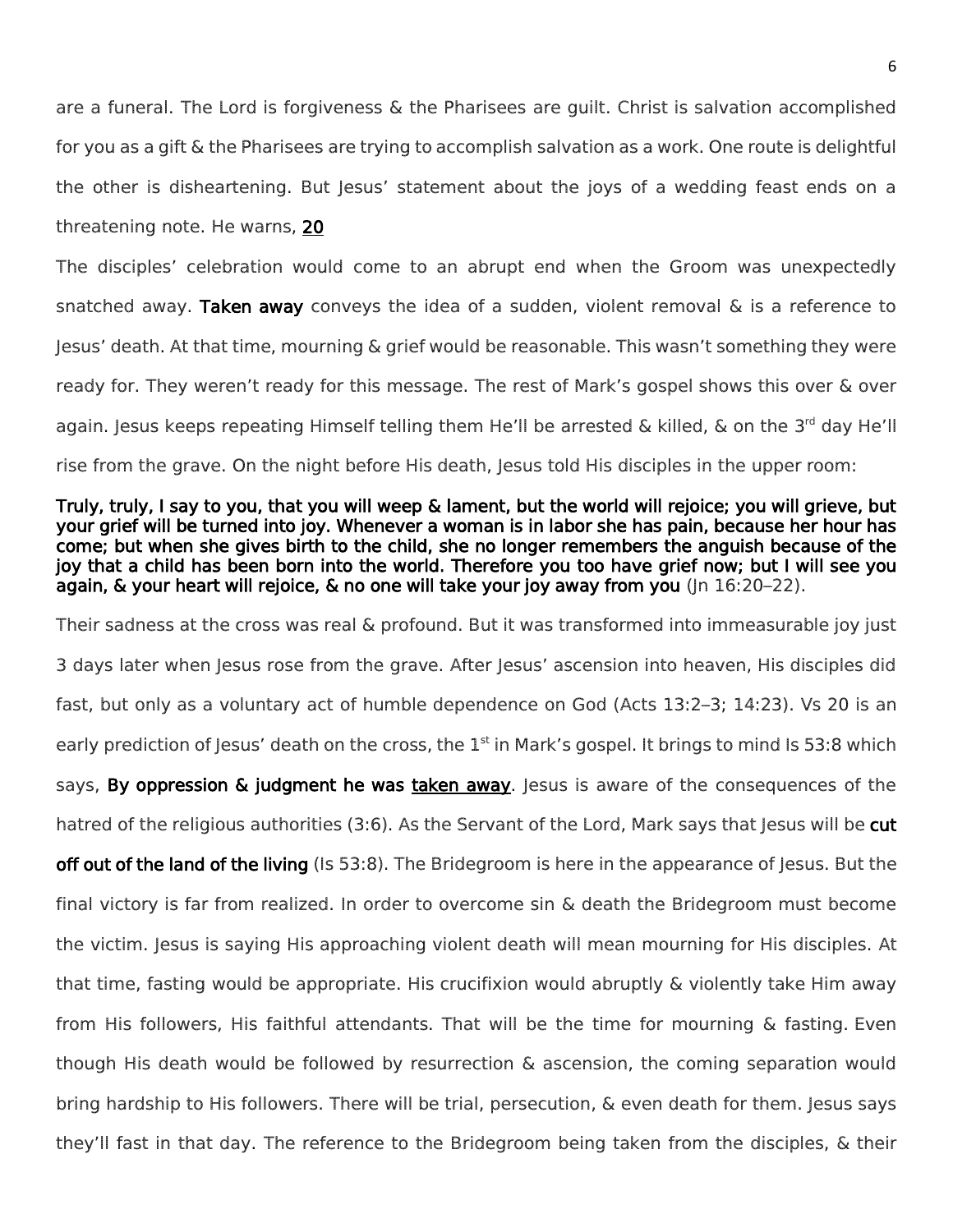then fasting, was a reminder of perseverance & faithfulness to Mark's congregation in Rome, itself the victim of Nero's depraved persecution. There will be days when Jesus is far from them, as was the Father from Jesus in His passion (14:36; 15:34). By saying this, He isn't commanding formal fasts.

Which brings up the question about if we're to fast today. Let's talk briefly about it. What is fasting? Simply put, it's abstaining from food for spiritual purposes. As you go through the OT, you see that a lot of fasting takes place. People are doing it often & for different reasons. One of the most basic reasons was the loss of a loved one. If a loved one died there would be a time of mourning & grieving. With that sorrow & heaviness of heart people wouldn't eat & come to God in prayer. But fasting wasn't just for the times of loss physically, but also the spiritual times of drought when people recognized how sinful they were. When prophets came & told the people they needed to repent they would sometimes listen & their repentance would involve fasting. At other times, it was out of devotion to God. They were so concerned with something, there's something so pressing upon them that they couldn't think about eating, & they would be in prayer before God. It was connected with prayer so often. Are we to fast today? It's not commanded but it is expected. Jesus said, whenever you fast & when you fast (Mt 6:16-18). Fasting can be an aid in times of stress or grief, or in devoting oneself without interruption to prayer or Bible study, or when seeking the will of God. But it must never be legislated or engaged in merely to show one's spirituality. Fasting isn't something you do for God. It's your appeal that God in grace & power do everything for you. Fasting isn't an act of willpower but a declaration of weakness. It isn't a work of our own but a confession of our utter dependency on God & His grace. It's not a statement that food is bad but that God is better. Fasting isn't something to bind you in legalism. Rather, as John Piper captures it with the title of his book on this subject, it's a *Hunger for God.* 

Jesus' point to His questioners was simply this: Judaism, as exemplified by the scribes & Pharisees, was out of touch with God's plan of salvation. They were rejecting Jesus & clinging to their own rules & regulations to earn salvation. Therefore, they had nothing in common with Him. They were consumed with self-righteousness; He preached divine grace. They denied they were sinners; He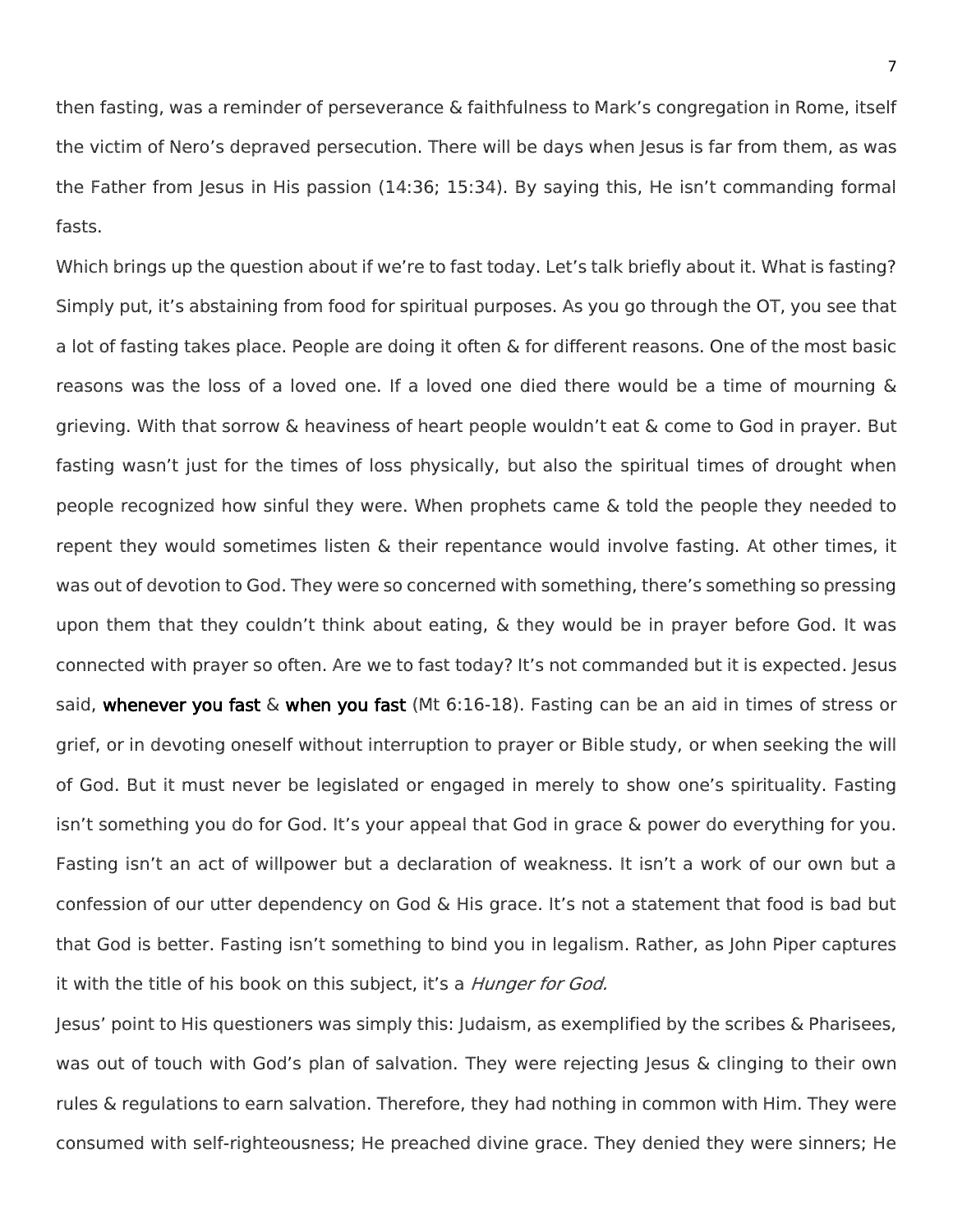preached repentance from sin. They were proud of their religiosity; He preached humility. They embraced external ceremony & tradition; He preached a transformed heart. They loved the applause of men; He offered the approval of God. They had dead ritual; He offered a dynamic relationship. They promoted a system; He provided salvation.<sup>8</sup>

4. The Illustrations Jesus then uses 2 word pictures to say that ritualistic, legalistic, external religion based on man's tradition can't mix with the good news of salvation by grace through faith in Christ. How does He illustrate this?

## A. Sewing a new patch on an old garment 21

I'm not a seamstress, but this just makes sense. A shrinking patch will pull away from the old garment, leaving a worse tear than the original. What is Jesus saying? There were many attempts over the years to revitalize Judaism. The Pharisees, Sadducees, & even the Zealots were each an attempt at renewing Judaism in Jesus' day. But Jesus says that, in its current form, Judaism can't be fixed, doctored up, or mixed with His teaching. The gospel of repentance & forgiveness from sin could not be patched into the legalistic traditionalism of pharisaical Judaism. The gospel can't be successfully mixed with the tattered garment of superficial religion worn proudly by the scribes & Pharisees. Judaism's traditions were like filthy rags (Is 64:6) & were beyond repair. Jesus didn't come with a message to patch up their old system. He came to totally replace it. It's important to note that the old garment to which Jesus refers to isn't the Mosaic law or the OT as a whole. Jesus didn't come to destroy the law but to fulfill it (Mt 5:17–19). The old garment is the robe of Judaism with their traditions, outward observances, & false righteousness. Jesus says it's useless to try to patch this up with a bit of new teaching or some new practices like no fasting or forgiveness. The new piece of cloth was what we call Christianity. The old, worn out garment was pharisaical Judaism. What the disciples of John & the Pharisees themselves had to realize was the coming of Jesus changed everything. He had come to bring something new & different, that salvation is a gift from God, by God, & for God. God Himself accomplishes our salvation. We don't work to be good to get to God. By His grace He saves us & gives us a new heart that desires to live a godly life. The

<sup>8</sup> John MacArthur, *Mark 1–8*, MacArthur New Testament Commentary (Chicago, IL: Moody Publishers, 2015), 131.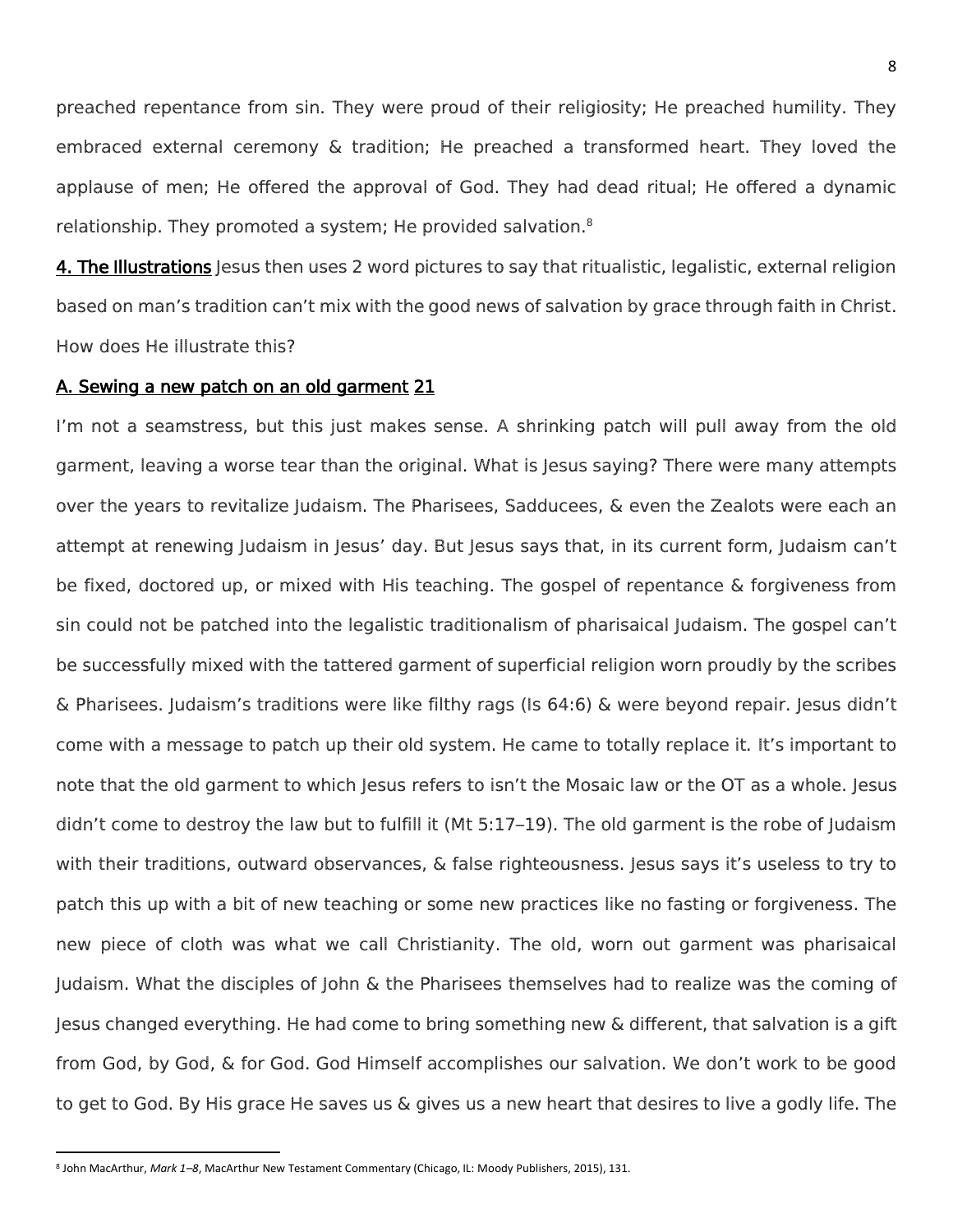old robe of human works must be discarded & replaced with the new robe of Christ's righteousness. The good news of salvation by grace through faith in Him can't be combined with the worksrighteousness of Judaism.

9

#### B. Filling new wine into old wineskins 22

This illustration pictures the same principle. In Jesus' day, liquids were frequently stored or carried in containers made of goatskins. The hide was removed from the animal in one piece, leg holes sewn shut, & the neck was used as the opening. As new wine was stored in a wineskin, the hide would stretch as the wine fermented. No one, however, would put new wine into an old wineskin, because, as it fermented pressure built up in the wineskin. An old wineskin wouldn't stretch because it had lost its elasticity. As a result, the wineskin would be split, losing both the wine & wrecking the wineskin. Jesus isn't talking about the OT, which is God's living  $\&$  active Word. Jesus isn't describing the Law, which He designed to show us our need of salvation. He's again talking about Judaism as it was currently being taught & lived out by the Pharisees. He's saying He can't put new wine (the liberating gospel of grace) into an old wineskin (the legalistic religion of works & tradition). It'll destroy both. New wine must go into fresh wineskins. The good news of salvation couldn't be poured into the brittle, cracked wine-skins of apostate Judaism. The Judaism of the Pharisees relied on human effort, righteousness, & will-power, whereas the gospel is all about what God does for us. You can't combine these 2. If you mix them the gospel will be destroyed.

The impact of both parables is their finality. The unshrunken patch will pull away from the old garment, making the tear worse. The Greek word for pulls away is the root of the word in vs 20 describing the bridegroom being **taken away**. Likewise, the wineskins will **burst**  $\&$  be ruined. In both instances something once serviceable is destroyed  $\&$  of no further worth. The new patch  $\&$  new wine are incompatible with the old cloth & wineskins. Both parables are about the relation of Jesus, of Christianity, to traditional Judaism.<sup>9</sup> They illustrate the radical newness of Jesus. Jesus is the new patch & the new wine. He isn't an attachment, addition, or appendage to the status quo. He can't be integrated into or contained by preexisting structures, even Judaism. Again, Jesus wasn't

<sup>9</sup> J. Drury, *The Parables in the Gospels: History & Allegory*, p 45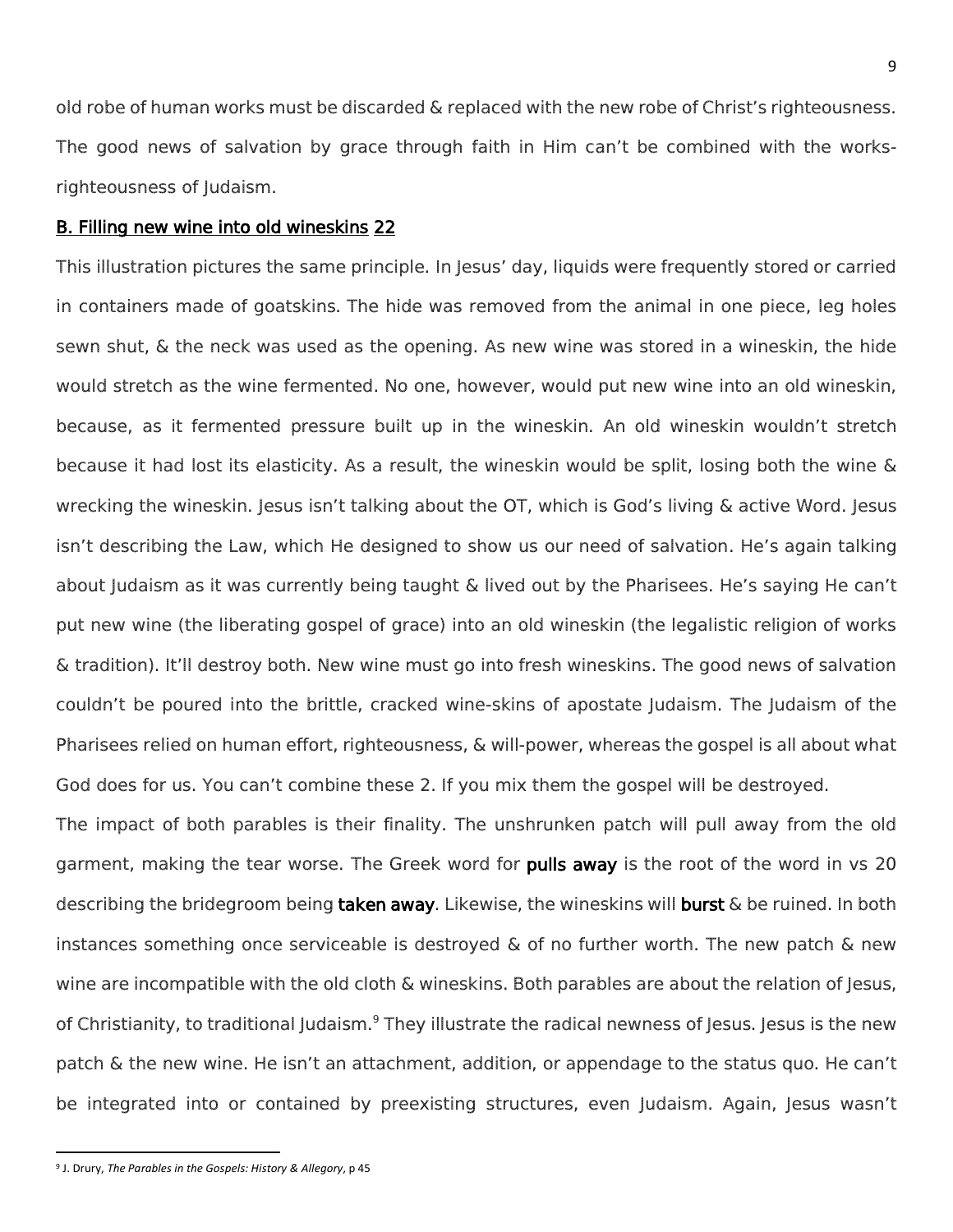condemning the OT but the traditions that had developed among the scribes & Pharisees. He was warning them that their King had come & when the heavenly feast came, they weren't going to be ready because they were rejecting their King, the Messiah. As He corrects rabbinic traditions, which were often distortions of the OT, He'll show how genuine salvation, with the regeneration of the heart, creates a whole new way of living. The message for us is that if we've embraced Jesus in all of His newness, we may look eagerly to the future, when people from all over creation will sit down with Him in His Father's house, celebrating the marriage feast of the Lamb (Rev 19).<sup>10</sup> The only true message of salvation is the gospel of Jesus Christ, that pardon from sin comes by grace alone through faith in Him. Anything else is a false gospel. In an age where relativism reigns, we need to be reminded of the fact that truth is exclusive & absolute.

Jesus is telling us today…

1) Salvation is of God. You can't live good enough for God to accept you. There's no salvation by human achievement. You must come to God on His terms, which is total surrender to His lordship. You must cry out for Him to open your heart, give you faith to depend on Him, repentance to turn from sin, & to follow Him joyfully the rest of your life.

2) Stay away from both legalism & license. Legalism is living by rules not commanded in Scripture. For example, at one point in time, it was believed godly women didn't wear make-up. In Jesus day fasting twice a week made you godly. That kind of legalism makes you ugly. As far as make-up goes... License is living by no rules & neglecting the commands of Scripture. It's the thinking,  $I'm$ under grace, so it's no big deal if I slander, avoid church, lie, or don't forgive. Genuine Christians have hearts that want to obey, so they continue to turn from sin as they obey the Scripture.

3) Beware of heartless formalism in your life. In your walk with Christ, is it possible that He could say to you, Mt 15:8, This people (put your name here) honor Me with their lips, but their heart is far away from Me? When you sing, as you serve, when you're at school, at work, at home, with your friends, as you read your Bible, is your heart engaged or have you drifted to formalism?

<sup>10</sup>

<sup>10</sup> R. C. Sproul, *Mark*, First Edition, St. Andrew's Expositional Commentary, p 48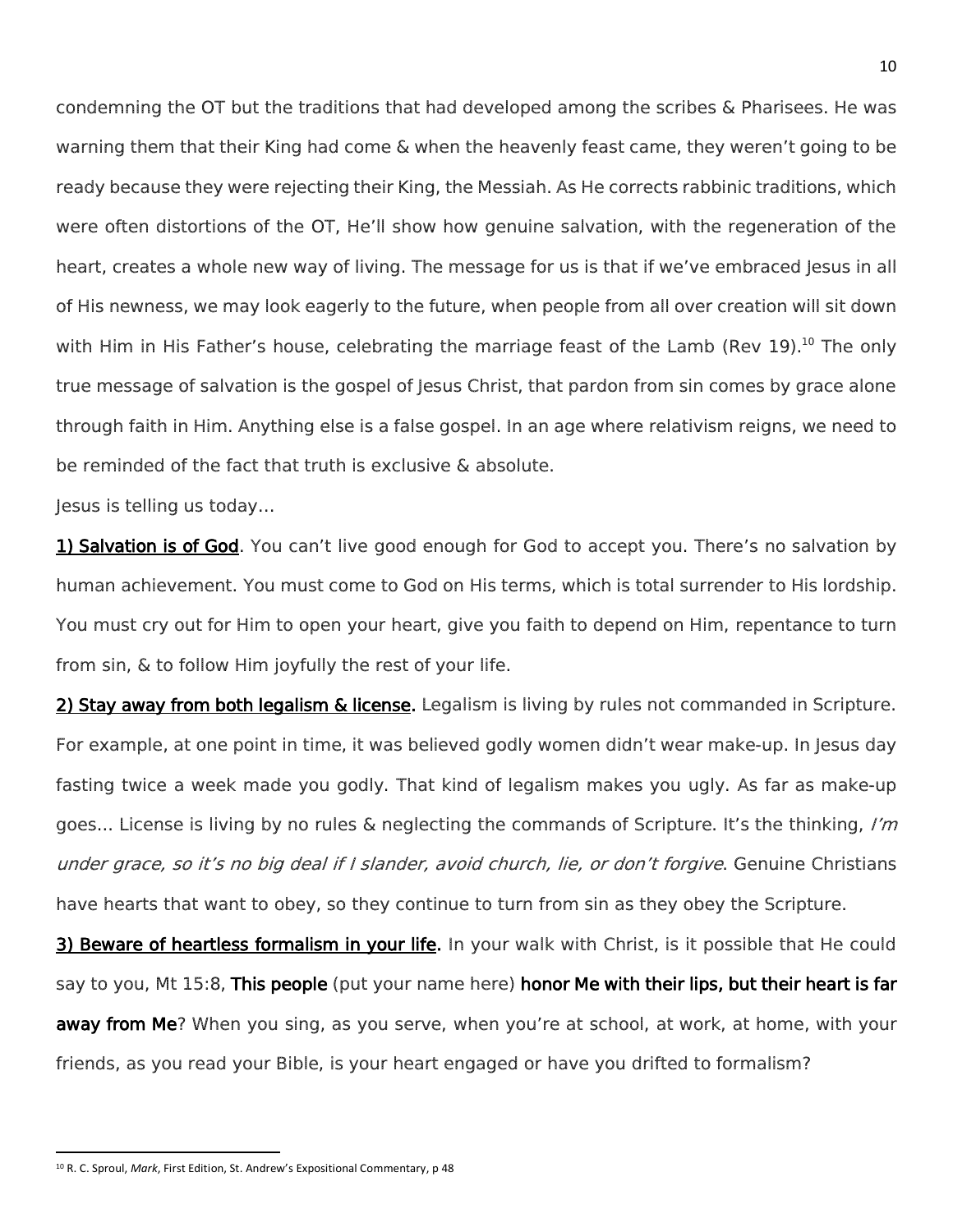4) Re-engage your heart to be driven by joy. The joy of the Lord is your strength (Neh 8:10). Christianity isn't a joyless existence but a joyful one. Joylessness & Christianity don't mix. Are you joyful today? If not, why not? Go to God in prayer, maybe even fasting, asking for His joy to be in you & flow through you. Jesus fulfilled the prophecies, types, & demands of the Law of Moses. The Law was ended at Calvary when the perfect sacrifice was once for all offered for the sins of the world (Heb 8-10). When you trust Jesus, you become part of a new creation (2 Cor 5:17), & there are always new experiences of grace & glory. How tragic when people hold on to dead religious tradition when they could lay hold of the living Savior. Why cherish the shadows when the reality has come? In Jesus we have the fulfillment of all that God promised (2 Cor 1:20) & that is all we need. For us as believers on this side of the cross & resurrection, the application for this is hugely encouraging. We aren't just guests of the bridegroom, we are the Bride of Christ! This is more than metaphorical language, it is reality. It speaks of the deepest intimacy & exchange. We actually have the Spirit of God (Rom 8:9). Therefore, we're to outdistance the attendants of the bridegroom in the intensity and continuance of our joy. $11$  PRAY

In His humiliation, Jesus fasted at times (Mt 4, by implication, Mt 17:21, & as a faithful Jew, He would have fasted on the Day of Atonement). He fasted most prominently, though, as He made atonement for our sins. After the Last Supper (& it's called *last* for a reason), Jesus didn't eat food again until His resurrection. He refused even the bitter drink offered Him on the cross as demonstration that He'd keep His word (Mt 27:34). & Ps 109:24 gives a 1<sup>st</sup>-person perspective of Christ's suffering combined with His fasting. As we fast in sorrow & mourning, crying out to the Lord in our affliction, we express our union with Christ in His time of humiliation on this earth. But perhaps more incredible still, when we fast, we demonstrate our union with the exalted Christ.

Our resurrected & reigning Lord fasts even now. In Lk 22:16, Mk 14:25, & Mt 26:29, Jesus tells His disciples that He'll fast from the cup until the wedding feast of the Lamb. Amazingly, our Savior's prayer that we would be with Him where He is & behold His glory (Jn 17:24) is earnestly being

<sup>11</sup> R. Kent Hughes, *Mark: Jesus, Servant and Savior*, vol. 1, Preaching the Word, pp 77–78